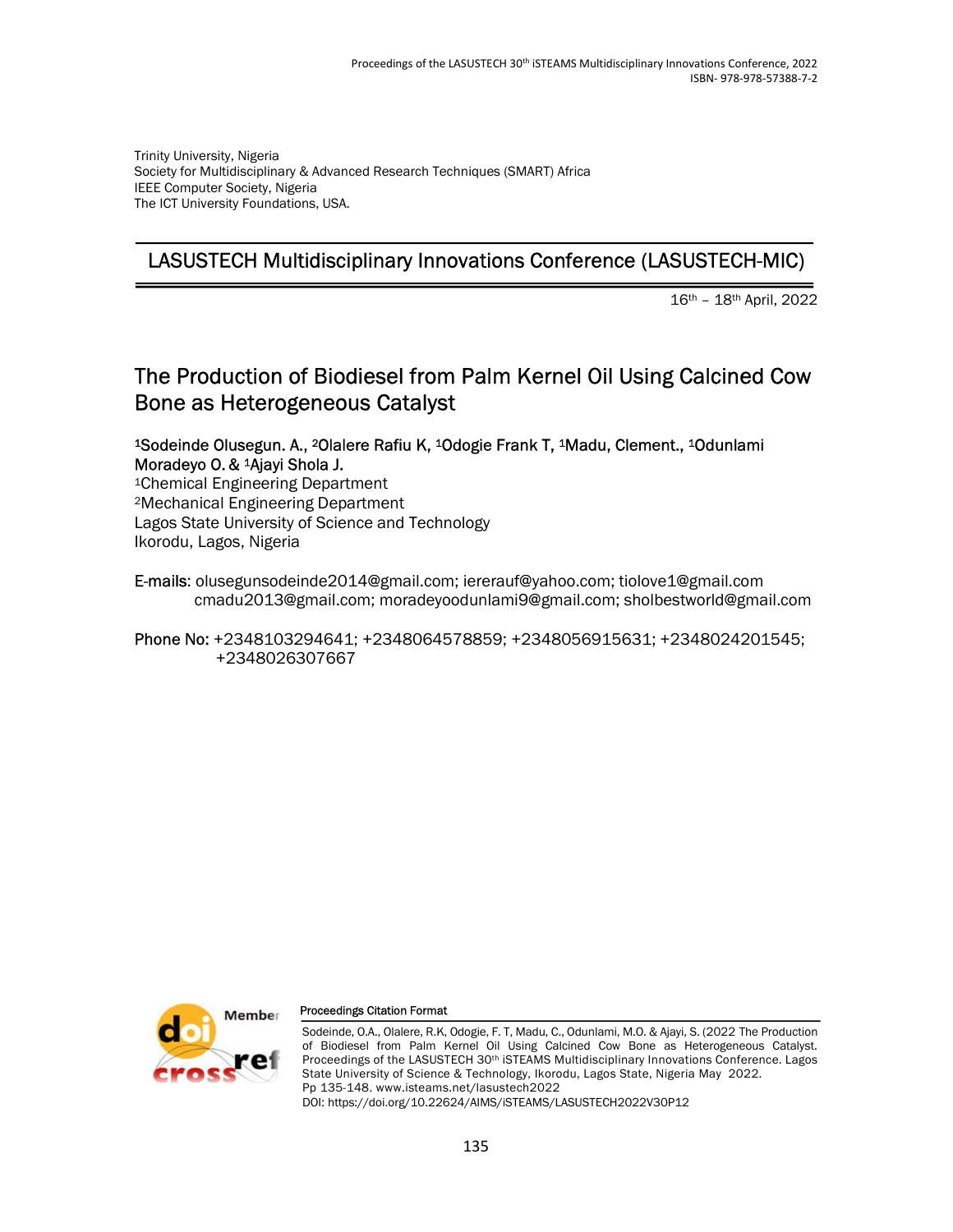# The Production of Biodiesel from Palm Kernel Oil Using Calcined Cow Bone as Heterogeneous Catalyst

## <sup>1</sup>Sodeinde Olusegun. A., 2Olalere Rafiu K, 1Odogie Frank T, 1Madu, Clement., 1Odunlami Moradeyo O. & 1Ajayi Shola J.

<sup>1</sup>Chemical Engineering Department <sup>2</sup>Mechanical Engineering Department Lagos State University of Science and Technology Ikorodu, Lagos, Nigeria

### **Abstract**

Due to the awareness of adverse effects of conventional fuels on environment and the frequent rise in crude oil's price, the need for sustainable and environment friendly alternate source of energy has gained importance in recent years. Biodiesel has proved to be a good replacement for petro-diesel because of its unique properties like significant reduction in greenhouse gas emissions, non-sulfur emissions, non-particulate matter pollutants, low toxicity and biodegradability. In this study, calcined cow bone was used as heterogeneous catalyst in the transesterification of palm kernel oil (PKO). The catalyst was calcined in a muffle furnace at 900°C for 2 hours and 30 minutes. The catalyst was characterized via Fourier Transform Infrared Radiation (FTIR) Spectroscopy. Transesterification was carried out by varying the parameters such as methanol/oil ratio (6:1, 9:1, 12:1 and 15:1), reaction temperature (40, 50, 60 and 70˚C), catalyst particle size (1mm, 2mm and 4mm mesh sizes) and reaction time (2, 3, 4, and 5h) using an agitation stirring speed of 300rpm. The optimal conditions for the transesterification obtained are reaction time of 60mins, catalyst particle size of 1mm, methanol to oil ratio of 12:1 at a catalyst loading of 10% weight of oil. The obtained biodiesel was characterized as an alternative diesel fuel through series of ASTM standard fuel tests. Higher specific gravity, pour point and cloud point were obtained and comparison was made with to petroleum diesel. Specific gravity values were found favorable compared with results for other vegetable oil biodiesel. Results obtained were found to be within limits set by America Standard for testing machine (ASTM) standards for biodiesel.

Keywords: Biodiesel, calcined, transesterification, heterogeneous, reaction, biofuel

## 1. INTRODUCTION

Population increase is in direct proportion to energy consumption to the energy consumptions. In any nation, energy is the most fundamental requirement for human existence and it is the chief mover of economic growth and plays a vital role in sustaining the modern economy and society (Krishna et al 2013, Ribeiro et al 2011). The world has witnessed many changes in the energy field where many companies around the world created new strategies based on reducing the environmental impact of those energy. According to the International Energy Outlook 2018, the US Energy Information Administration has estimated a significant growth in global energy demands in the next 24 years. The energy consumption was projected to escalate from 549 quadrillion Btu to 815 quadrillion Btu, a 48 % growth between 2012 and 2040. The main contributing factors to high energy consumptions are population size and urbanization rate (Nejat et al. 2015).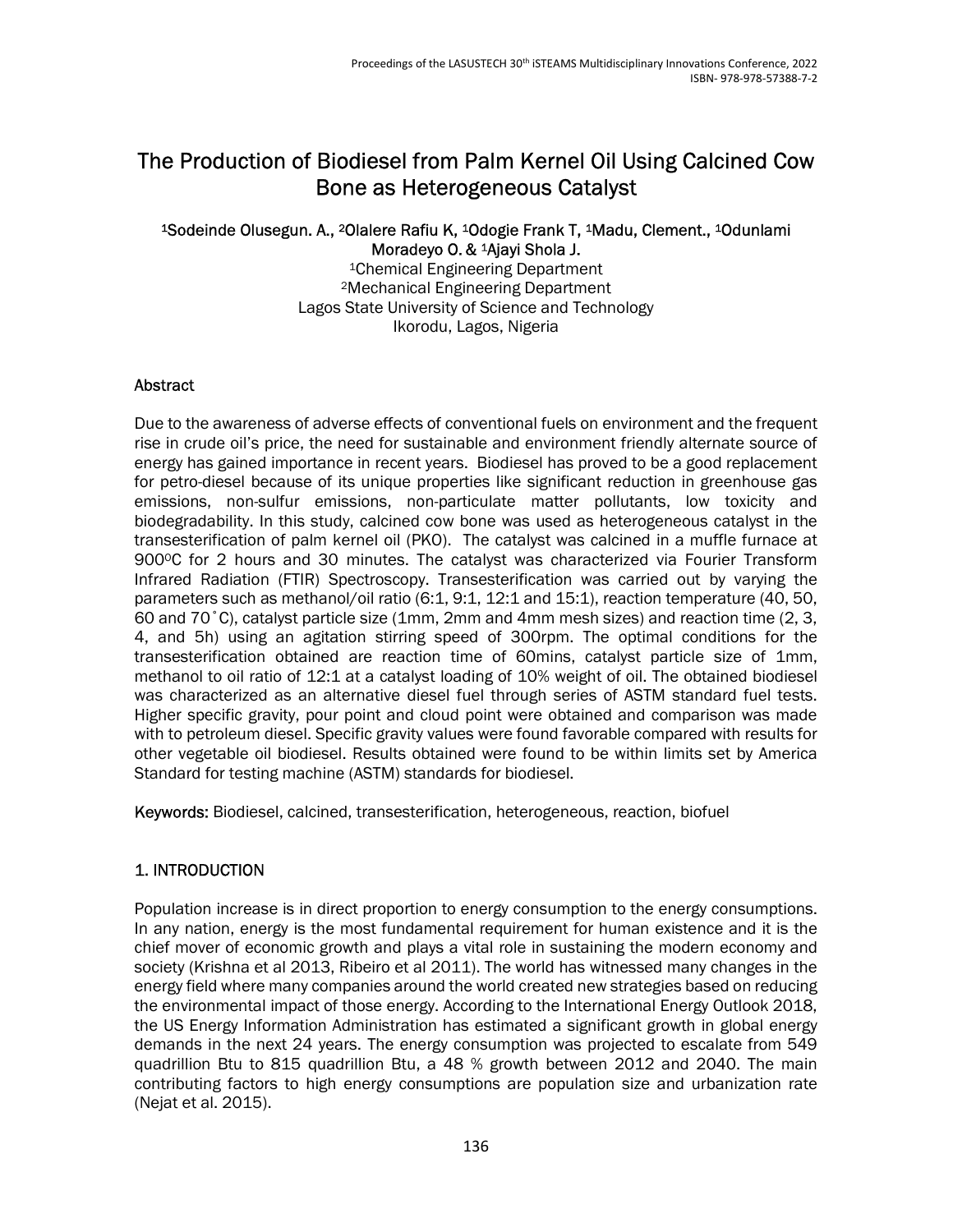The majority of the world's energy need is supplied through petrochemical sources, coal and natural gases, with the exception of hydroelectricity and nuclear energy, are finite and at current usage rates will be consumed shortly (Mahanta and Shrivastava 2004). The impact of fossil fuelbased energy technologies on the environment and global climate has recently been recognized worldwide and is the major driving force in the search for renewable energy sources alternative. Therefore, in order to meet energy needs and keep the global environment as clean as possible, it is crucial to develop green energy technologies that are renewable, sustainable and environmentally benign. Biofuels and biomass-based energy are potential major contributors of energy in the next century.

Approximately, 90% of the biofuel market is dominated by bioethanol and biodiesel. Biofuels are commonly categorized into first, second and third generations. First generation fuels are made from crops such as sugar, starch and animal or oil fat. Most common first-generation biofuels are bioethanol and biodiesel. Among these, biodiesel is produced from oils such as rendered animal fats, rapeseed and palm oil through transesterification reaction. While bioethanol is produced from the fermentation of any feedstock that contains a high content of sugar or starch. Biodiesel, which represents over 80% of biofuels production and accordingly, it is the main alternative to diesel fuel (Mata et al. 2010, Bozbas 2008).

Second generation biofuels are produced from non-food crops like waste, stalks of wheat and corn. Most common second-generation biofuels are biohydrogen, bioethanol, mixed alcohols and wood diesel. Third generation biofuels include Algae fuel; produce 30 times more energy than land crops. These algal biofuel technologies are not yet commercially viable. At present scenario, first and second-generation fuels are the only choices, which are used in gasoline and diesel engines as per classification given with increasing trend of modernization and industrialization, the oil security and its continued availability has become an area of extreme concern for the world. Under such conditions, biofuel energy has an important function in the growth of economy of a country (Rakesh et al 2010).

Non-renewable fossil raw materials (oil, coal and natural gas) are still the most used sources of energy and chemicals, where approximately three quarters are used for generation of power and heat and nearly one quarter is used as fuel for transportation. Only few percent of fossil raw materials are used to produce chemicals and polymer materials (Bhaskar et al 2011). Many important factors like vulnerable dependence of global economy on fossil raw materials, political issues connected with important oil-producing countries, emission of greenhouse gases and climate changes have moved the focus of many governments to explore alternatives of using renewable energy sources (Cherubini and Strømman 2011, Forster and Ramaswamy 2007). During the last few decades, the production and usage of biofuels (biodiesel, biogas and bioethanol fuel) has raised considerable interest as an appropriate means for partial substitution of fossil fuels.

Biofuels derived from plant-based biomass are considered as renewable and represent an environmentally acceptable energy source, thus offering the potential to reduce and replace consumption of fossil fuels to a great extent (Khanal 2008). Biodiesel is a clean-burning alternative fuel that is derived from renewable sources that can be made from vegetable oil, animal fat, and recycled cooking oils. Oils produced from algae, fungi, bacteria, molds, and yeast can also be used to produce biodiesel. According to American Society for Testing and Materials, Biodiesel is a mono-alkyl esters of long chain fatty acids derived from renewable lipids, such as vegetable oils or animal fats, used in compression ignition engines. (ASTM, 2002).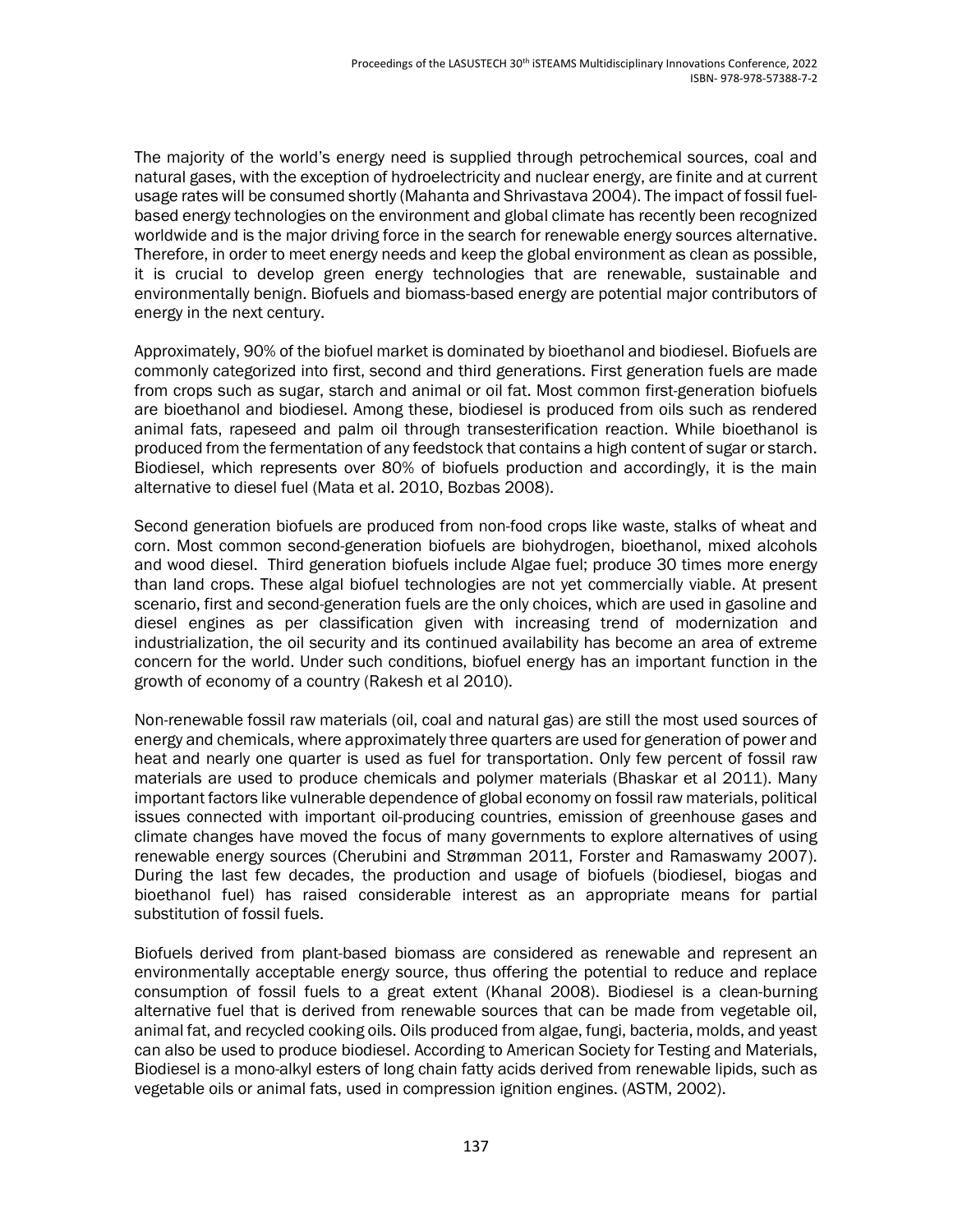Biodiesel is a type of fuel that is usually produced by transesterification of vegetable oils or animal fats with chemical catalysts (either homogeneous or heterogeneous), especially in the presence of strong acidic or basic solutions, such as hydrochloric acid, sulphuric acid, sodium hydroxide, sodium methoxide and potassium hydroxide. (Diamantopoulos N., Panagiotaras D. and Nikolopoulos D, 2015). Biodiesel is highly biodegradable and has minimal toxicity. It has almost zero emissions of aromatic compounds and other chemical substances that are destructive to the environment. It has a small net contribution of carbon dioxide ( $CO<sub>2</sub>$ ) when the whole life-cycle is considered (including cultivation, production of oil and conversion of oil to biodiesel); and its production can be decentralized so that it could have significant potential for improvement of rural economy (Ahmad et al. 2011; Carraretto et al. 2004; Shemelis and Jorge 2017).

Compared to diesel fuel, biodiesel produces no sulfur, less carbon monoxide, less particulate matters, less smoke and hydrocarbons emission and more oxygen. More free oxygen leads to the complete combustion and reduced emission (Fazal et al 2011; Silitonga et al. 2011; Shemelis and Jorge 2017). Due to the presence of oxygen in its chemical composition, its combustion is more complete, reducing the particulate emissions, carbon monoxide and unburnt hydrocarbons, among other contaminants. Biodiesel is a petroleum diesel substitute and one of the most promising biofuels due to its environmental compatibility and biodegradability (Bateni and Karimi 2016 and Tremblay and Montpetit 2017). It has combustion properties very similar to the Petro-diesel including the energy content and cetane ratings (Ability to start cold) it is comparable to diesel Biodiesel can be used in diesel engines with little or no modification to the engine mechanism, (Makgaba and Daramola 2017). During its production process a by-product glycerin is obtained.

The glycerin after purification can be used in pharmaceutical and cosmetic industry. Transesterification of a vegetable oil was conducted as early as 1853 by scientists E. Duffy and J. Patrick, many years before the first diesel engine became functional (. Rudolf diesels prime model, a single 10 ft. (3 m) iron cylinder with a flywheel at its base, ran on its own power for the first time in Augsburg, Germany on August 10, 1893, declared as International Biodiesel Day. This engine stood as an example of Diesels vision, because it was powered by peanut oil-a biofuel though not biodiesel, since it was not transesterified. He believed that the utilization of biomass fuel was the real future of this engine. During the 1920s, diesel engine manufacturers altered their engines to utilize the lower viscosity of Petro diesel (a fossil fuel), rather than vegetable oil (a biomass fuel). Despite the widespread use of fossil petroleum-derived diesel fuels, interest in vegetable oils as fuels in internal combustion engines is reported in several countries during the 1920s and 1930s and later during World War II.

 On August 31, 1937, University of Brussels (Belgium) was granted patent (16) for a Procedure for the transformation of vegetable oils for their uses as fuels and this appears to be the first account of the production of what is known as biodiesel to day. More recently, in 1977, Brazilian scientist Expedito Parente invented and submitted for patent, the first industrial process for the production of biodiesel. This process is classified as biodiesel by international norms, conferring a "standardized identity and quality. In 1979, more than a century later after the discovery of the first transesterification of vegetable oil, South Africa initiated the use of transesterified sunflower oil and refined it to diesel fuel standards. An Australian company, Gaskots, obtained the technology from the South African Agricultural Engineers, the company erected the first biodiesel plant in November, 1987 and the first industrial scale plant in April 1989 (with a capacity of 30,000 tons of rapeseed / annum).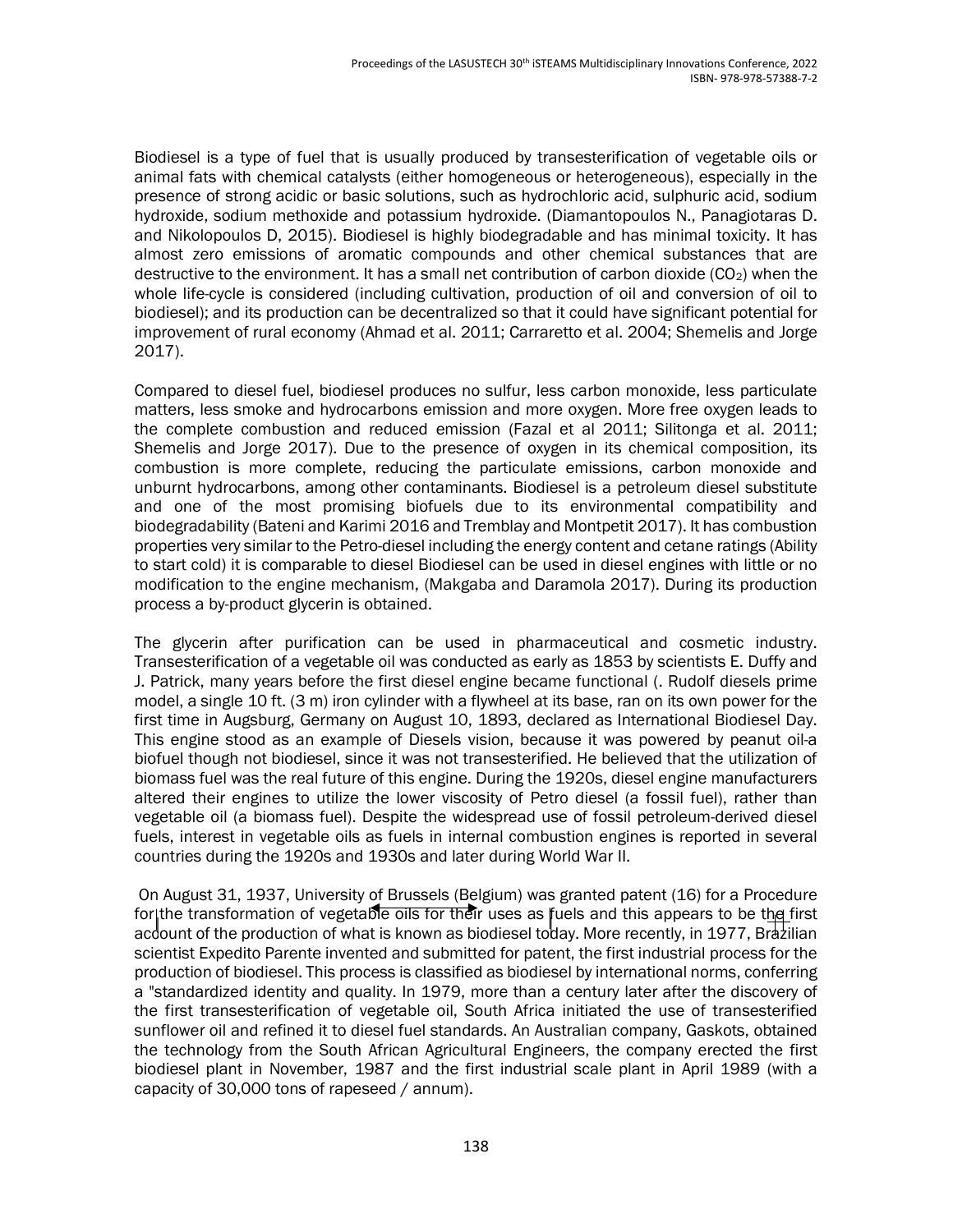There have been several works on biodiesel production using different catalyst mechanisms, however, this research work is centered on the use of heterogeneous catalyst based on calcined cow bone to produce biodiesel. This work seeks to establish an alternative suitable route to produce biodiesel by utilizing waste cow bone thereby solving its disposal problem and contributing to sustainable environment. The factors influencing the production of biodiesel studied in this work are reaction time, temperature, methanol/oil ratio and particle size.

## 2. MATERIALS AND METHODS

## 2.1 Materials

Palm Kernel oil: The Palm Kernel oil (PKO) was purchased at Ewo market at Okpella in Edo State, Nigeria.

Cow bones: The bones of white Fulani breed cow were used for the production of the heterogenous catalyst, it was bought from the abattoir at Ebute area of Ikorodu, in Lagos state, Nigeria.

2.1. Palm Kernel oil processing. Prior to use in the biodiesel process, the purchased palm kernel oil was filtered to remove any entrained solid that may be suspended in the oil.

## 2.2 Reagents, Glasswares and Equipment

### 2.2.1 Reagents

- a) Methanol (99.5 % pure with boiling point of 78 °C) manufacture by Sigma Aldrich Inc., Darmstadt, Germany.
- b) Sulphuric acid (98 % analytical grade) manufacture by Thomas Scientific Inc., New jersey, U.S.A
- c) Sodium hydroxide pellets (98 % analytical grade) manufacture by Ricca Chemical Company, Arlington, U.S.A
- d) Isopropyl Alcohol (99.9 % analytical grade) manufacture by Alliance Chemical, Taxes, U.S
- e) Potassium hydroxide pellets (85%) manufacture by Ricca Chemical Company, Arlington, U.S
- f) Phenolphthalein
- g) Sodium thiosulphate (99.99% with boiling point of  $100^{\circ}$ C) manufacture by Muby Chemicals, Mumbai, India.
- h) Wij's Reagent (Density of 3.10  $g/cm^3$ , Boiling point of 97.4°C and Melting point 27.2 °C) manufacture by Sigma Aldrich Inc., Darmstadt, Germany.
- i) Chloroform (Density:1.49 g/cm<sup>3</sup>, Boiling Point:61.2 °C, Melting Point: 63.5 °C) manufacture by Sigma Aldrich Inc., Darmstadt, Germany.
- j) Starch
- k) Potassium Iodide (99.0 % analytical grade) manufacture by GFS Chemicals Inc., Columbus, OH.
- l) Ethanol (95 % analytical grading) manufacture by Sigma Aldrich, Germany
- m) Diethyl ether manufacture by Sigma Aldrich Inc., Darmstadt, Germany.
- n) Hydrochloric acid manufacture by Thomas Scientific Inc., Company, New Jersey, U.S.

 All reagent use in the project were of analytical grade and were purchased from FINLAB Laboratories, Ltd., Lagos, Nigeria.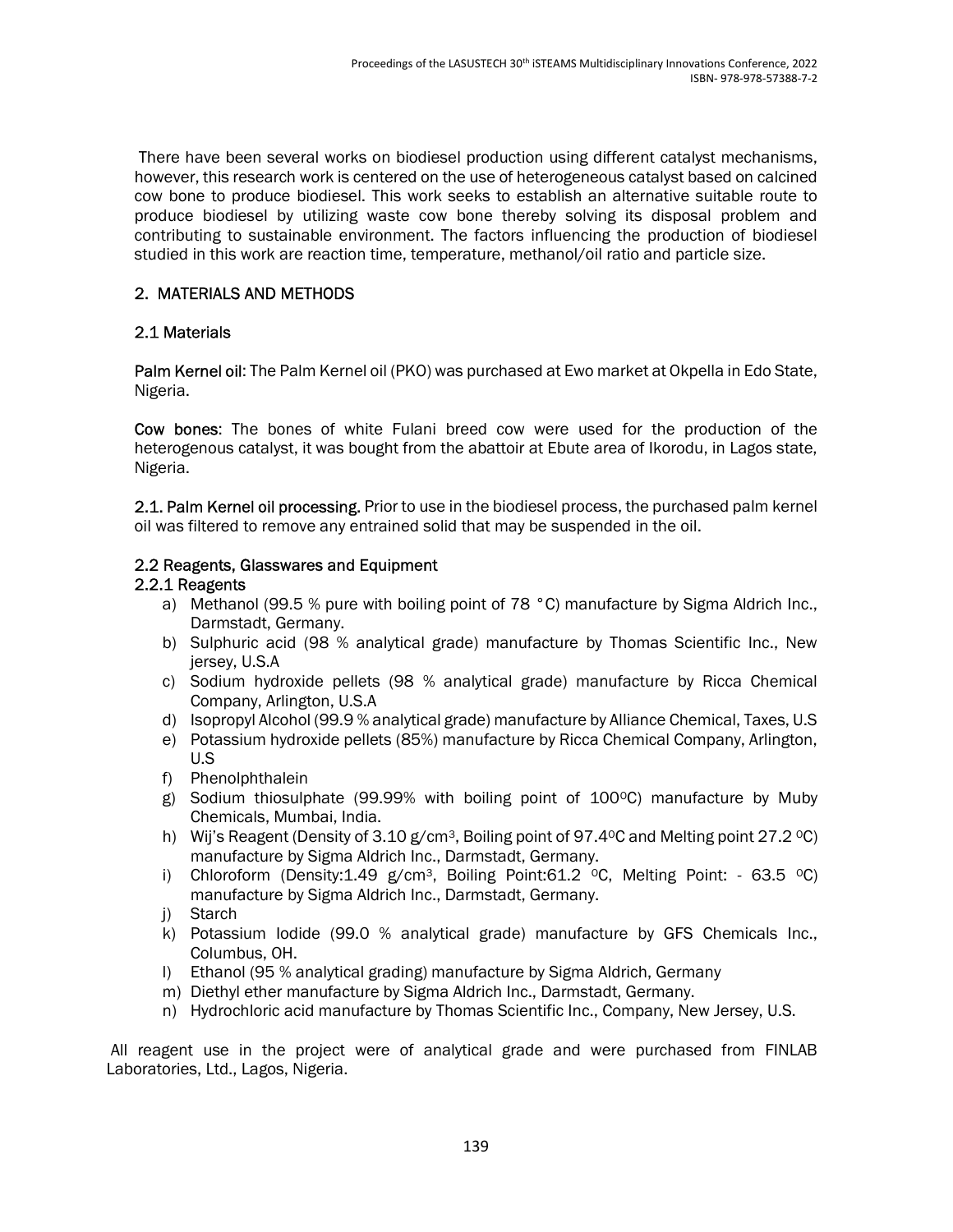## 2.2.2 Equipment

- a) Hot plate with magnetic stirrer (C-MAG HS7) with a maximum agitation speed of 300 rpm and maximum temperature (300 °C) manufacture by IKA Laboratory Analytical and Processing Technology, Staufen, Germany.
- b) Thermometer (mercury in glass, range of 0-500)
- c) Hammer mill (Electric motors driving ranging from 2000 to over 500 horsepower (1.5- 3.7 MW) manufacture by Broyeur Clero, Germany.
- d) Ball mill manufacture by Shanghai Clirik Machinery Company Ltd, Shanghai, China
- e) Muffle furnace: (volts 230, temperature of  $3,000$   $\degree$ C) manufacture by Carbolite-Gero, England.
- f) Viscometer, NDJ-5S digital rotary viscometer
- g) Fourier transform infrared spectrophotometer (FTIR-8400 S) manufacture SHIMADZU, Kyoto, Japan.

## 2.3 Experimental Procedure

## 2.3.1 Calcination of the processed cow bone

In the preparation of the catalyst from cow bone the method used by (Akhabue and Ebuzome 2018) was adopted with slight modification. The cow bones obtained were washed thoroughly to remove remnant blood, tissues and other unwanted materials before being dried in an oven at a temperature of 100 °C to remove water. The cow bones were then crushed first using a hammer mill and then a ball mill to further reduce the sizes to about 1mm, 2mm and 4mm..The milled cow bone was calcined in a muffle furnace at a temperature of 900°C for 2 hours and 30 minutes. The calcined bones were then allowed to cool in the furnace before being transferred into the desiccator to avoid contact with air and moisture.

### 2.3.2 Esterification of the oil

Esterification of the PKO was carried out prior to transesterification reaction because the FFA content of the oil was more than 2%, FFA content of oil greater than 2% reacts with the basic catalyst to produce soap and the yield of the biodiesel becomes low. In the esterification reaction, the procedure used by Akhabue and Ebuzome was adopted with slight modification. The PKO was esterified twice to give FFA value of 1.4025% which was suitable and use for the production biodiesel.

### 2.3.3 Biodiesel production

Palm kernel oil was transformed to its methyl ester via transesterification. The reaction was carried out in a batch reactor (a 250ml two way round bottom flask). For every run, 25 ml of the palm kernel oil was measured with a measuring cylinder into the reaction flask. The required amount in volume of the methanol solvent was measured with a measuring cylinder and poured into a beaker, the required amount in mass of the catalyst was as well measured from a weighing balance and added to the methanol. The beaker was covered with foil paper and the content vigorously mixed. The prepared methanol/catalyst mixture was thus added to the oil in the glass reactor. All reactants were charged into the reaction flask at room temperature.

The reactor was fitted with a reflux condenser to return most part of the vaporized methanol as reactions took place at temperatures higher than its boiling point. Stirring was initiated at a speed of the magnetic stirrer at 300 rpm. Stirring speed was kept constant for all experiments. The aforementioned variables including methanol-oil molar ratio, reaction time, reaction temperature and catalyst loading were thus varied accordingly based on the experimental design. After the reaction was stopped, the resulting mixture was filtered to remove the catalyst and then poured into a separating funnel to allow to settle.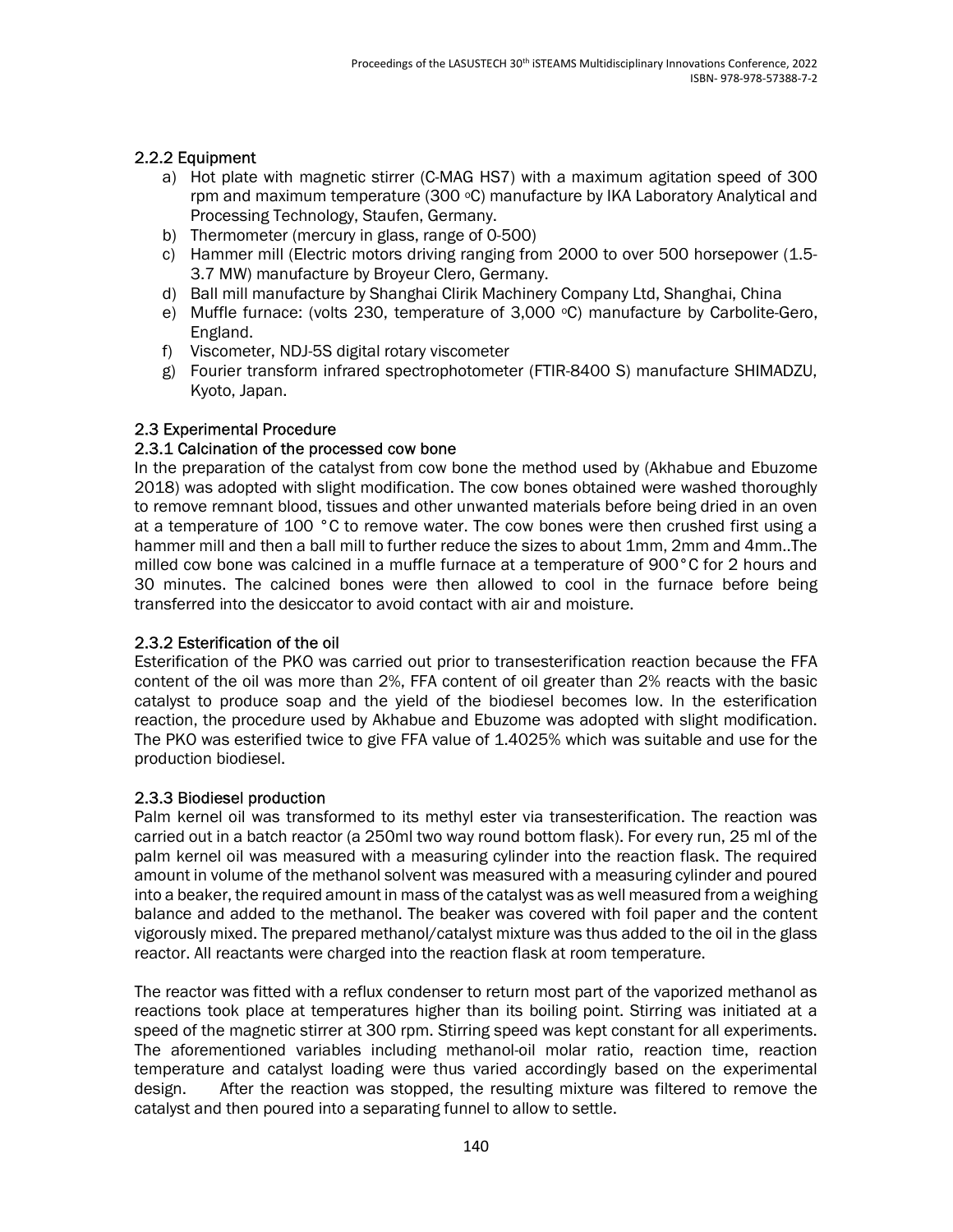The catalyst was removed to avoid clogging at the exit of the separating funnel. After settling, the product mixture was separated into two liquid layers: crude methyl ester (biodiesel) layer above and glycerol layer at the bottom since the biodiesel layer is lighter than the glycerol layer. Unreacted methanol was seen above in cases of incomplete reaction or when in true excess. On separation from the glycerol by-product, the biodiesel was washed by adding an equal amount (to the volume of the biodiesel) of warm distilled water to it in the separating funnel, the separating funnel was swirled severally and clamped on a retort stand for some minutes till water layer was separated from diesel layer. The water (now impure) was drained off from the bottom of the funnel. After washing, the biodiesel was dried by heating on a hot plate.

| <b>Variables</b>            | <b>Factors</b><br>Coding | Unit        | Levels         |     |      |
|-----------------------------|--------------------------|-------------|----------------|-----|------|
| <b>Reaction Temperature</b> | X1                       | $\rm ^{0}C$ | 40<br>70       | 50  | 60   |
| Reaction time               | X2                       | Hour        | $\overline{2}$ | 3   | 4    |
| Oil to methanol ratio       | X <sub>3</sub>           |             | 5              |     |      |
| Catalyst particles size     | X4                       | mm          | 1:6<br>1:15    | 1:9 | 1:12 |
|                             |                          |             | 1              | 2   | 4    |

Table 2.1- Levels of the Transesterification Process Variables Chosen for This Study.

## 2.4 Analytical Tests for PKO and Biodiesel

Standard analytical tests were carried out on both the PKO and the samples of biodiesel produced.

## 3. RESULTS AND DISCUSSION

## 3.1 Physio-Chemical Properties of the Palm Kernel Oil

The results of the tests and analysis carried out on the Palm kernel oil are presented in Table 3.1 below.

| <b>PARAMETER</b>                       | Palm kernel oil |
|----------------------------------------|-----------------|
| Acid Value (mg KOH/g oil)              | 19.26           |
| FFA (mgKOH/g oil)                      | 9.63            |
| lodine Value (g $l_2/100$ g oil)       | 64.9            |
| Saponification value (mgKOH/g oil)     | 245             |
| Peroxide value                         | 2.7             |
| Density $(g/cm3)$                      | 0.94            |
| Viscosity (mm <sup>2</sup> /s) at 25°C | 35.1            |
| Colour                                 | <b>Brown</b>    |

### Table 3.1: Properties of Palm kernel oil

For suitability of oil for transesterification process (biodiesel production), it is important to bring the FFA of the oil down to below 2% and most preferably 1% in order to ensure that the catalyst does not react with FFA to produce soap and water which will lead to low yield of the biodiesel.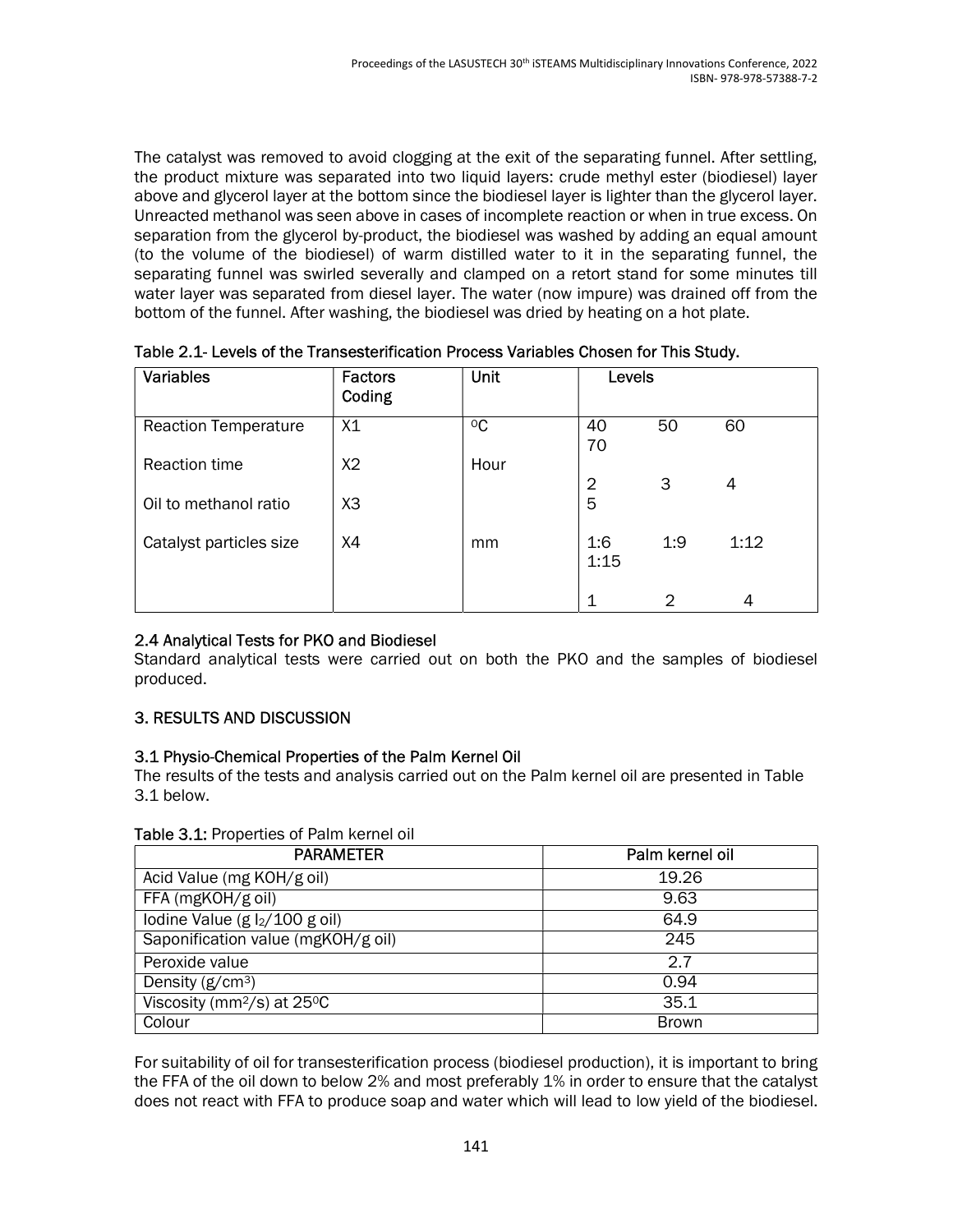The FFA content of the crude Palm kernel oil was found to be high (9.63%) therefore, the oil was esterified twice to lower the FFA to a value of 1.4025% before proceeding to transesterification.

## 3.2 Catalyst characterization

## 3.1 Fourier Transform Infrared (FTIR) Analysis

In this study, the calcined cow bone at  $900^{\circ}$ C was analyzed using FT-IR. The FT-IR analysis is as shown in figure 4.0. The functional groups in the catalyst were determined using a Fourier transform infrared (FTIR) spectrophotometer (FTIR-8400 S, SHIMADZU). The region of wavelength was within the range of 650 and 4000 cm-1. The spectrum of FTIR analysis of the calcined cow bone is shown in Fig. 2.



Fig. 3.1: FT-IR spectrum of FTIR analysis of the calcined cow bone at  $900^{\circ}$ C after the reaction Based on the area of each peak, major absorption peaks were observed at 3563.97, 2262.54, 2035.09, 1543.10, 1017.60 and 897.55 cm-1. These major absorption bands and their corresponding functional groups are listed in Table 3.2 below

| Table 3.2 Major absorption peaks and their functional groups before Transesterification |
|-----------------------------------------------------------------------------------------|
| reaction                                                                                |

| Wavelength | <b>Functional groups</b> | <b>Vibration types</b>      |
|------------|--------------------------|-----------------------------|
| 3563.97    | -OH                      | Asymmetric stretching       |
| 2262.54    | $-C=O$                   | <b>Stretching Vibration</b> |
| 2035.09    | -CH <sub>2</sub>         | <b>Symmetric Bending</b>    |
| 1543.10    | $C-O$                    | <b>Stretching Vibration</b> |
| 1457.41    | $=$ C-O-C                | <b>Symmetric Stretching</b> |
| 897.55     | C-H                      | Plane rocking Vibration     |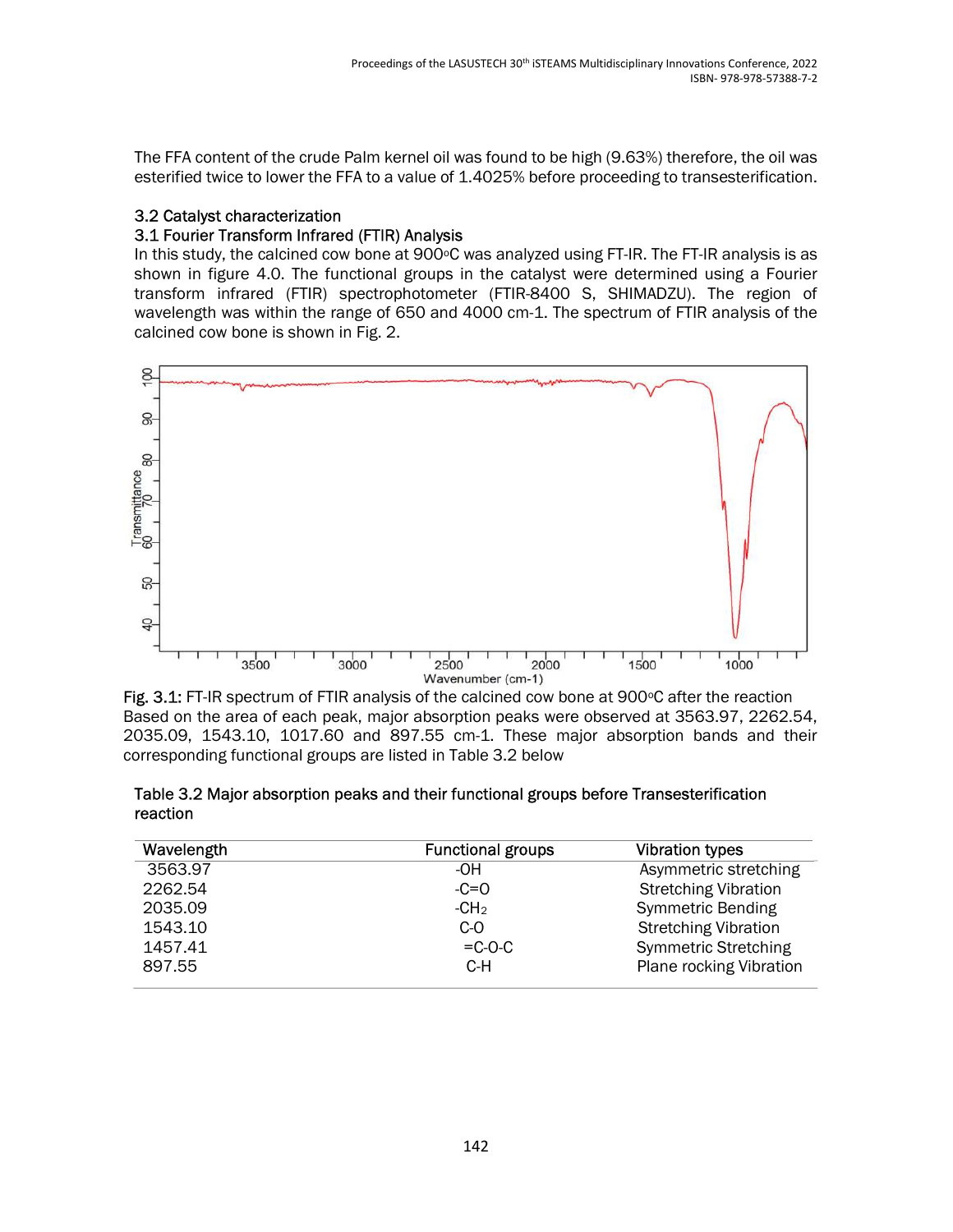

Fig 3.2 FT-IR spectrum of FTIR analysis of the calcined cow bone at 900°C after the reaction

| Wavelength | <b>Functional groups</b> | <b>Vibration types</b>         |
|------------|--------------------------|--------------------------------|
| 1543.10    | C-O                      | <b>Stretching Vibration</b>    |
| 1457.41    | $= C$ -O-C               | <b>Symmetric Stretching</b>    |
| 1017.64    | C-H                      | <b>Plane rocking Vibration</b> |

Table 3.3 Major absorption peaks and their functional groups After Transesterification reaction

### 3.3 Transesterification Process

In this work, the effects of reaction temperature, time, methanol to oil ratio and the heterogenous catalyst particle size on biodiesel yield from palm kernel oil were investigated.

## 3.3.1 Effect of Oil to Methanol Ratio

The alcohol to oil ratio is one important factor that affects biodiesel production reaction. The stoichiometric ratio for transesterification requires 3 moles of methanol for each mole of oil to yield 3 moles of fatty acid methyl ester and one mole of glycerol. Since the transesterification is a reversible reaction, excess methanol is required to drive the reaction towards the product. Different oil-to-methanol molar ratios varying from 1:6, 1:9,1:12, and 1:15 were used to investigate the variations of the percentage yield with the molar ratios whilst keeping other factors constant (reaction time, and catalyst dosage etc.). As indicated in figure 4.0 there is a significant increase in the %yield from 1:9 to 1:12 but the increase can be seen to be marginal from 1:12 to 1:15. Further increase in oil-to-methanol ratio after optimal ratio of 1:12 led to a reduction of the biodiesel yield. This is due to excessive methanol beyond the optimal point which does not promote the reaction. The glycerol which is a by-product of the reaction would largely dissolve in the excessive methanol and subsequently inhibit the reaction of methanol to reactants and catalyst, thus interfering with the separation of glycerin, which in turn lowers the conversion by shifting the equilibrium in the reverse direction (Ismail et.al., 2016)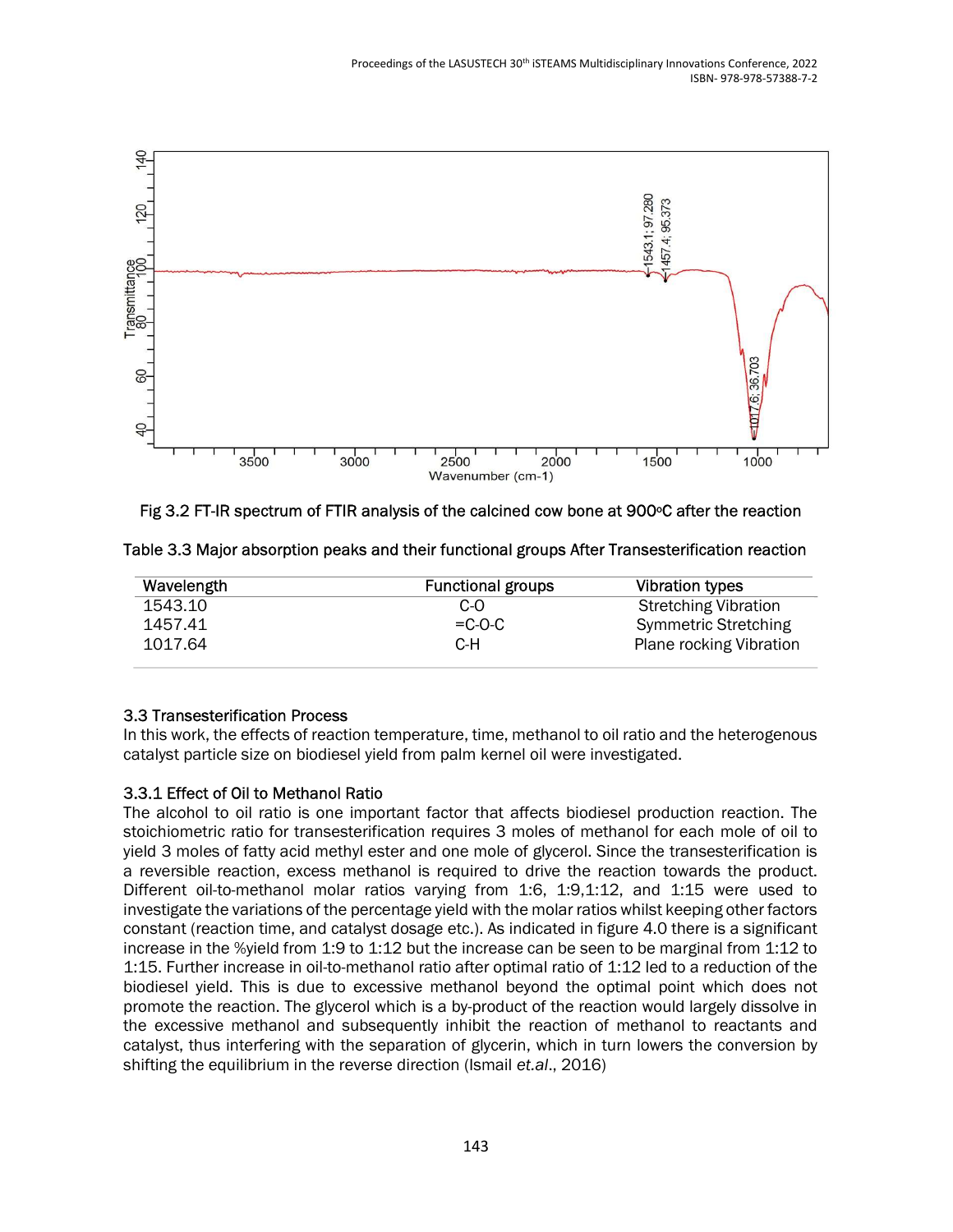

Figure 3.3: Plot of Oil to Methanol Ratio Against Biodiesel Yield

## Effect of reaction time on the yield of biodiesel

The reaction time for the production of biodiesel was varied from 2, 3, 4 and 5 hours. The results obtained are as shown in Figure 3.0. It can be deduced that after reaction time of 3 hours, the yield experienced a slight decrease and can be attributed to some esters reverting to form soap with the catalyst. This is in agreement with the work of Norzita Ngadi et al, 2016)..



Figure 3.4: Reaction Time vs Yield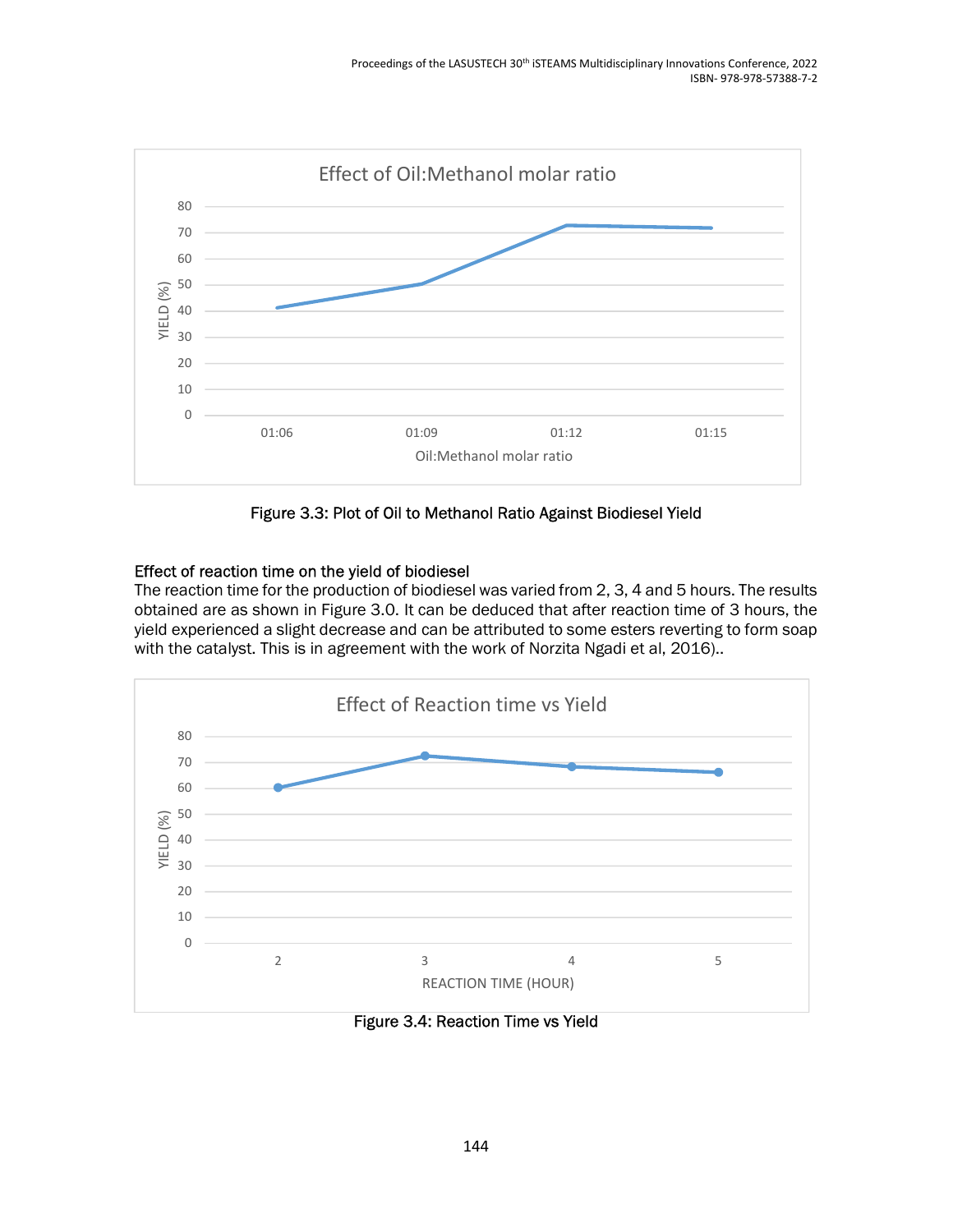## 3.3.2 Effect of catalyst particle size on Percentage Yield

 Different catalyst particle sizes from 1mm, 2mm and 4mm mesh were investigated as per the yield of biodiesel, keeping other variables constant as well. The effect is shown in figure 3.4. At particle sizes of 1mm, 2mm and 4mm, the lower yields can be attributed to the lower surface area of the catalyst to catalyze the transesterification. The lower the particle size, the higher the surface area of the catalyst and the larger the active sites for catalyst activity This is in tandem with the findings of Ismail et.al (2016)



Figure 4.5: Catalyst Particle Size vs Yield

The higher surface area of the catalyst would promote greater chance of collisions between the reactants and the catalyst, thus increasing the rate of transesterification reaction

### 4.3.3 Effect of oil to reaction temperature

Figure 4.3 shows the biodiesel yield from transesterification of palm kernel oil at different re action temperature from  $40^{\circ}$ C to  $70^{\circ}$ C. The biodiesel yield increases with the reaction temperature until an optimal point of 60oC with a biodiesel yield of 72.6%. Beyond this, the yield was decreased abruptly to 68.3% at 70°C. As the temperature increases and reaches the boiling point of methanol (64.5°C), the methanol will quickly vaporize and form a large number of bubbles, which inhibits the reaction on the two-phase interface and thus decreases the biodiesel yield.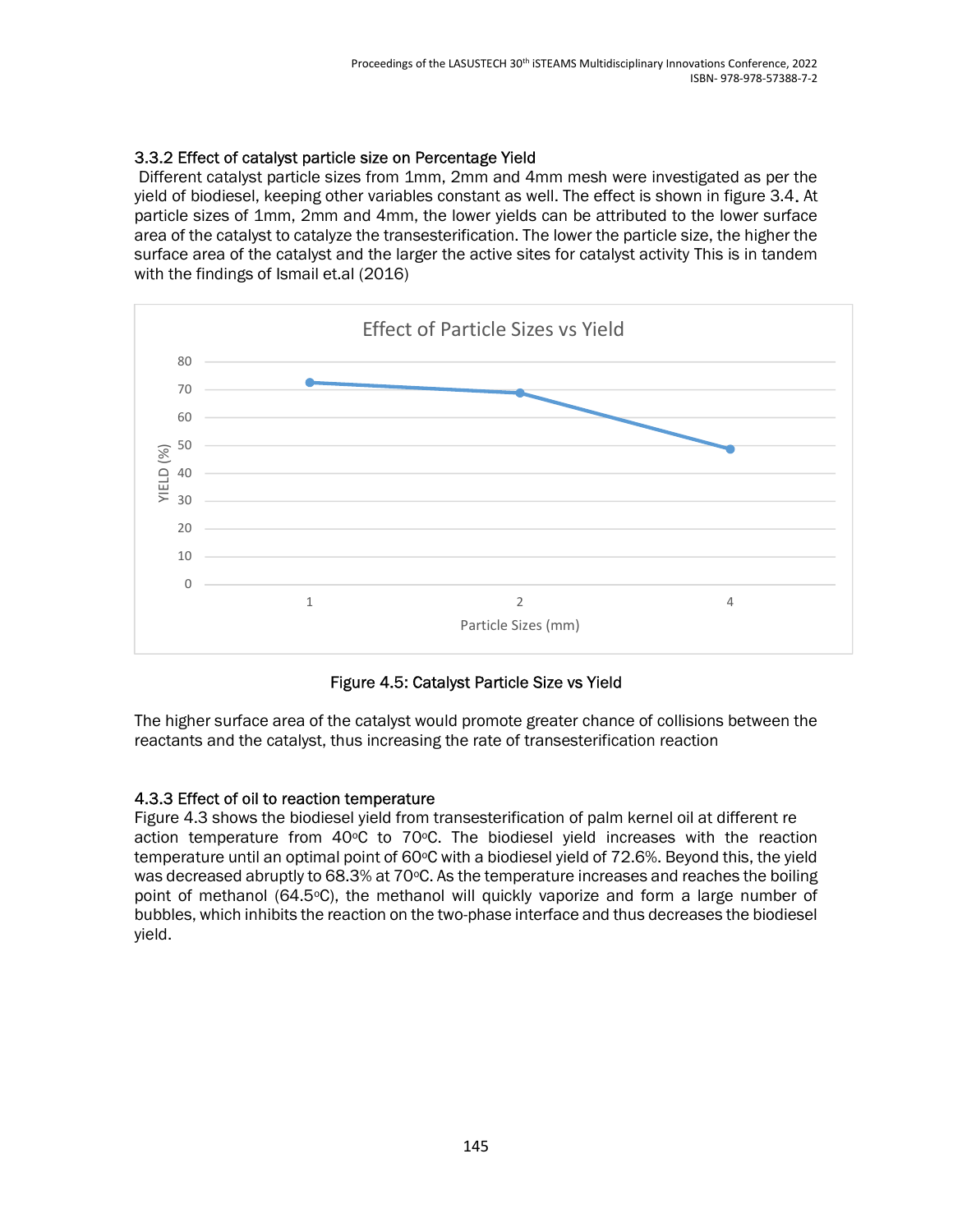

Figure 4.6 Reaction Temperature vs Yield

### 4.4 Optimal reaction conditions

It can be deduced from the study of the relationship and graphical representation of various reaction condition for biodiesel production from Palm kernel oil using calcined cow bone as heterogeneous catalyst, the optimal conditions are reaction time of 60mins, catalyst particle size of 1mm, methanol to oil ratio of 12:1 at a catalyst loading of 10% weight of oil.

### 4.5 Properties of biodiesel produced with the optimal reaction parameters

The produced biodiesel using the determined optimal parameters was analyzed and the results stated in Table 4.5 below. As can be seen from the table all the properties of biodiesel obtained at optimized conditions is well within the prescribed limit of ASTM standards.

| Table 4.7: Comparison of Properties of Biodiesel Obtain at Optimum Condition with ASTM |  |  |
|----------------------------------------------------------------------------------------|--|--|
| <b>Standards</b>                                                                       |  |  |

| Property                              | <b>Biodiesel</b><br>from this | <b>Test Method</b> | <b>Biodiesel standard</b><br><b>ASTM D6751</b> | Petro-diesel  |
|---------------------------------------|-------------------------------|--------------------|------------------------------------------------|---------------|
|                                       | work                          |                    |                                                |               |
| Specific gravity                      | 0.87                          | D1298              | 0.88                                           | $0.84 - 0.86$ |
| Kinematic                             | 4.99                          | D445               | $1.9 - 6.0$                                    | $2.04 - 3.23$ |
| viscosity ( $mm^2$ /s)                |                               |                    |                                                |               |
| Flash point $(°C)$                    | 160                           | D <sub>93</sub>    | 130-260                                        | $68 - 94$     |
| Pour point $(°C)$                     | O                             | D97                |                                                | $-15$         |
| Cloud point $(°C)$                    | 4                             | D <sub>2500</sub>  | 15                                             | $-12$         |
| Saponification value<br>(mgKOH/g oil) | 179.60                        |                    |                                                |               |
| lodine value $(g)$                    | 70.55                         | D664 11            |                                                |               |
| $I_2/100$ g oil)                      |                               |                    |                                                |               |
| Acid value                            | 0.56                          | D664               | $0.8$ max                                      |               |
| (mgKOH/g oil)                         |                               |                    |                                                |               |
| Cetane number                         | 60.82                         | D613               | 47-65                                          | 41-48         |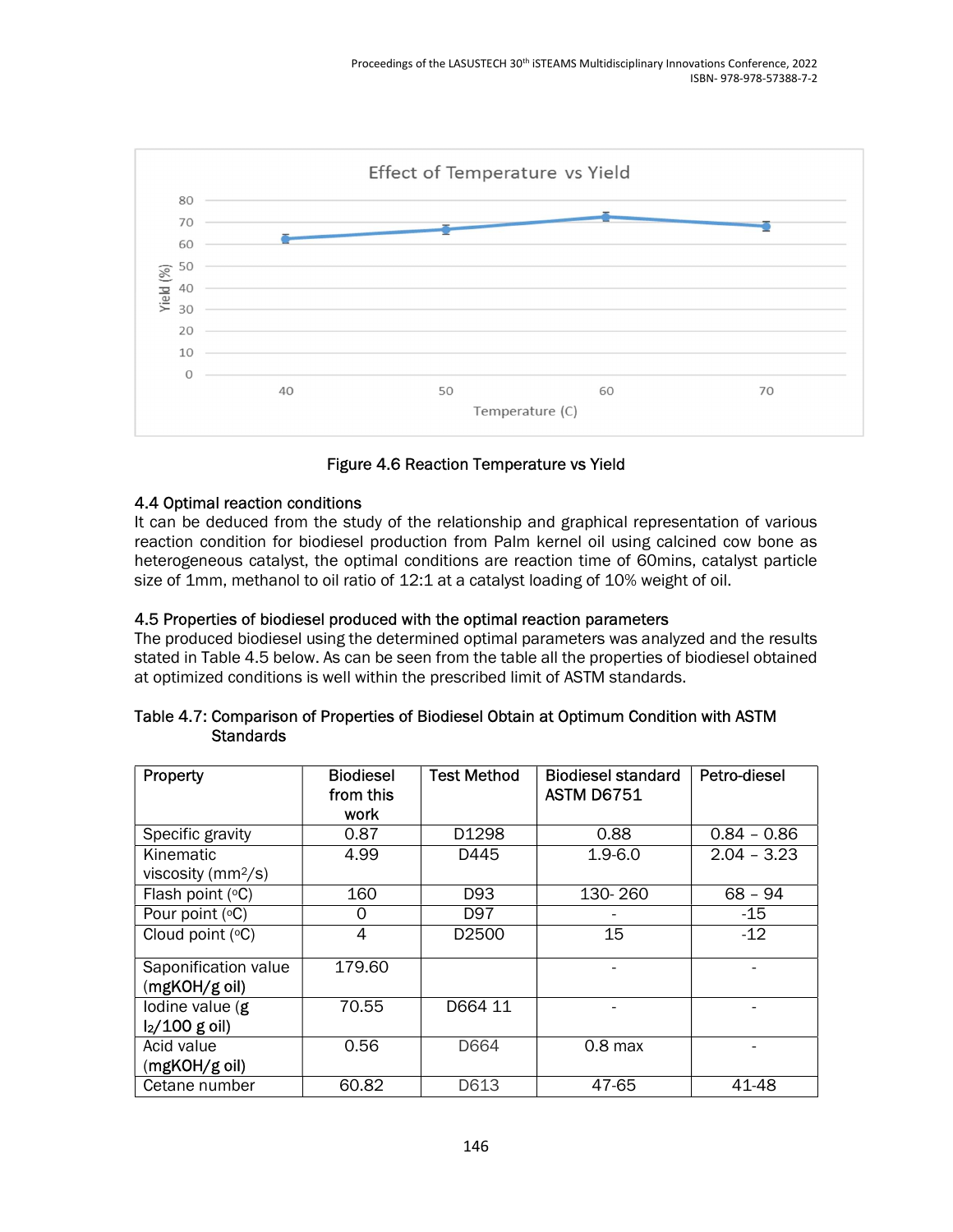#### 4. CONCLUSION AND RECOMMENDATION

#### 4.1 Conclusion

In conclusion, the calcined cow bone shows good catalytic performance and physicochemical properties as a heterogeneous catalyst for biodiesel production. The optimum parameters of the heterogenous catalyzed transesterification of palm kernel oil were determined as 1:12 oil-tomethanol molar ratio, 1mm catalyst particle size, 60°C reaction temperature, and 3-hour reaction time at 10% wt./wt. of oil catalyst loading.

#### 4.2 Recommendations

 This study has demonstrated the possibility of using calcined cow bone as an heterogenous catalyst for the transesterification of palm kernel oil to biodiesel; and it has shown the extent at which the type of feedstock can have an impact on the biodiesel quality; further studies may focus on the use of other feedstocks with lower FFA content and other source of heterogeneous catalyst.

This study presents a biodiesel production method with a potential economic advantage; however, a detailed process cost evaluation was not carried out, future work may look into the quantitative costs of production for the scale up commercial production process.

#### References

- 1. Ahmad, A.L., Mat Yasin, N.H., Derek, C.J.C., Lim, J.K., (2011), "Microalgae as a sustainable energy source for biodiesel production: a review", Renew Sustain Energy Rev, vol. 15, pp. 584–593.
- 2. Akabue, C.E and Ebuzome, I.M, (2018)."Optimization and kinetic study of Transesterification of Palm Kernel oil using Heterogenous Catalyst derived from periwinkle Shell". Ife Journal of Science and Technology, Vol. 1 No. 1, 36-53.
- 3. ASTM (2002), "Standard Specification for Biodiesel Fuel (B100) Blend stock for Distillate Fuel", American Society for Testing and Materials, D6757-02.
- 4. Bateni, H. and Karimi, K., (2016). "Biodiesel production from castor plant integrating ethanol production via a biorefinery approach". Chem. Eng. Res. Des. 107, 4-12.
- 5. Bhaskar T, Bhavya B, Desavath V N, Ajay K (2011) "Thermochemical conversion of biomass to biofuels. In: Pandey A, Larroche C, Ricke SC, Dussap CG, Gnansounou E, editors. Biofuels – Alternative feedstocks and conversion processes. Oxford, UK: Academic Press; pp. 51– 77. 0.
- 6. Bozbas, K, (2008). "Biodiesel as an alternative motor fuel: production and policies in European Union Renewable Sustainable Energy Rev: 1-12.
- 7. Carraretto C, Macor A, et al. (2004). "Biodiesel as alternative fuel: experimental analysis and energetic evaluations". Energy 29: 2195–2211.
- 8. Cherubini F, Strømman AH. (2011), "Principles of biorefining. In: Pandey A, Larroche C, Ricke SC, Dussap CG, Gnansounou E, editors. Biofuels – Alternative feedstocks and conversion processes. Oxford, UK: Academic Press; pp. 3–24. https://doi.org/10.1016/B978-0-12-385099-7.00001-2 3.
- 9. Diamantopoulos N, Panagiotaras D, Nikolopoulos D (2015) Comprehensive Review on the Biodiesel Production Using Solid Acid And Heterogeneous Catalysts. J Thermodin Catal 6:143. Doi.10.4172/2157-7544.1000143
- 10. Fazal, M. A.; Haseeb, A. S. M.A.; Masiuki, H. H. (2011), "Biodiesel feasibility study: an evaluation of material compatibility; performance; emission and engine durability". Renew Sust Energ Rev 15: 1314– 1324.